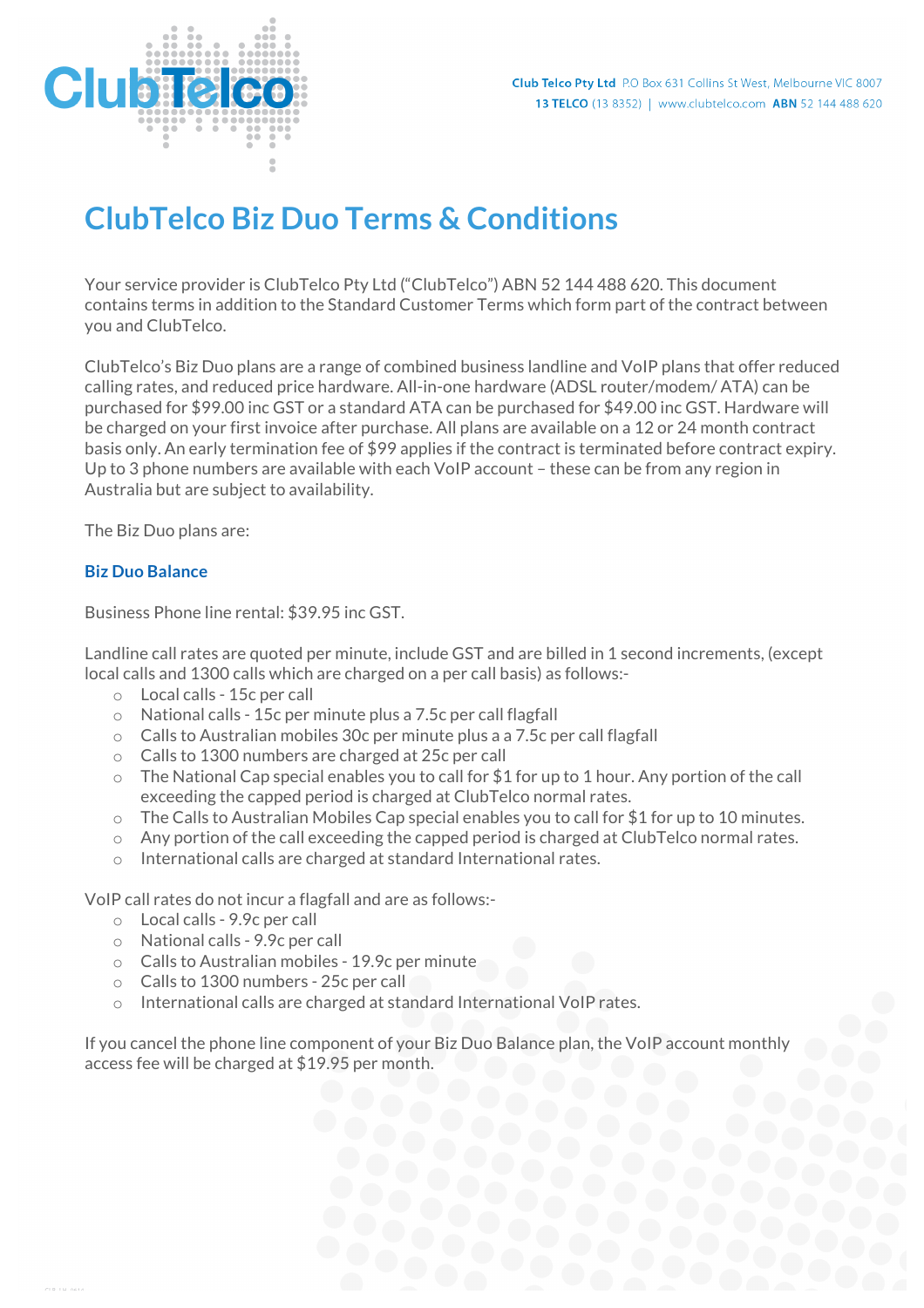

# **Biz Duo Value**

Business Phone line rental: \$49.95 inc GST.

Landline call rates are quoted per minute, include GST and are billed in 1 second increments, (except local calls and 1300 calls which are charged on a per call basis) as follows:-

- o Local calls 10c per call
- o National calls 10c per minute plus a 7.5c per call flagfall
- $\circ$  Calls to Australian mobiles 26c per minute plus a a 7.5c per call flagfall
- o Calls to 1300 numbers are charged at 25c per call.
- o The National Cap special enables you to call for \$1 for up to 1 hour. Any portion of the call exceeding the capped period is charged at ClubTelco normal rates.
- $\circ$  The Calls to Australian Mobiles Cap special enables you to call for \$1 for up to 10 minutes.
- $\circ$  Any portion of the call exceeding the capped period is charged at ClubTelco normal rates.
- o International calls are charged at standard International rates.

VoIP call rates do not incur a flagfall and are as follows:-

- o Local calls 9.9c per call
- o National calls 9.9c per call
- o Calls to Australian mobiles 19.9c per minute
- o Calls to 1300 numbers 25c per call
- o International calls are charged at standard International VoIP rates.

If you cancel the phone line component of your Biz Duo Value plan, the VoIP account monthly access fee will be charged at \$19.95 per month.

Although your Biz Duo Bonus VoIP account includes unlimited free local and national calls, we can cancel, suspend or restrict your service if there is excessive or unusual use of the service. Excessive or unusual use of your service means where there is a high volume of usage outside of normal usage patterns or other usage which suggests irregular network access (for example, where a call remains connected for an unusually long period of time, where an unusual pattern of short calls is made in a short period of time, or where an unusually large volume of calls are made, particularly to premiumrate or international services).

The Biz Duo Value VoIP account is not available for high volume outbound telemarketing activities.

## **Biz Duo Bonus**

Business Phone line rental: \$59.95 inc GST.

Landline call rates are quoted per minute, include GST and are billed in 1 second increments, (except local calls and 1300 calls which are charged on a per call basis) as follows:-

- o Local calls 10c per call
- o National calls 10c per minute plus a 7.5c per call flagfall
- o Calls to Australian mobiles 26c per minute plus a a 7.5c per call flagfall
- o Calls to 1300 numbers are charged at 25c per call.
- o The National Cap special enables you to call for \$1 for up to 1 hour. Any portion of the call exceeding the capped period is charged at ClubTelco normal rates.
- $\circ$  The Calls to Australian Mobiles Cap special enables you to call for \$1 for up to 10 minutes.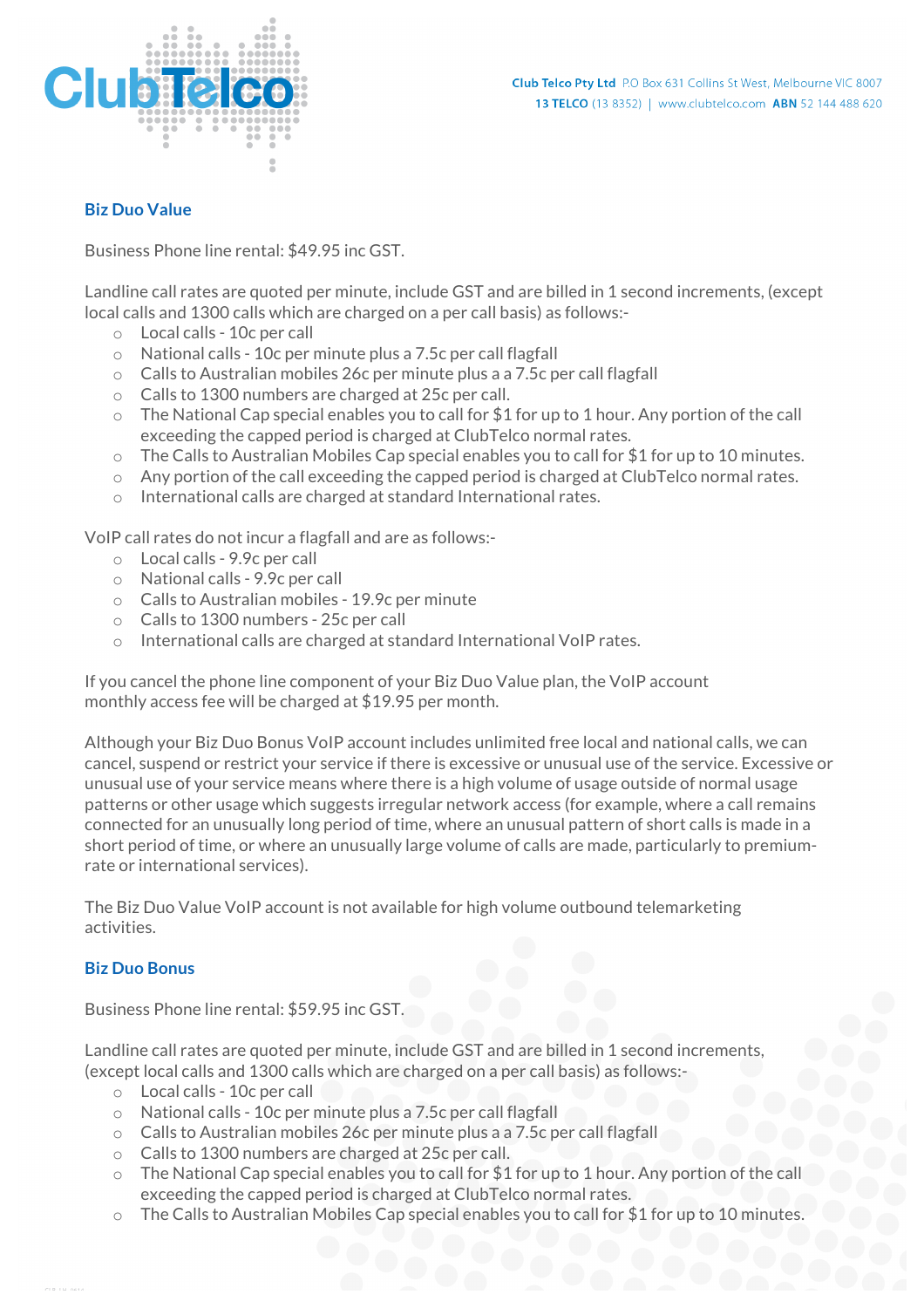

Any portion of the call exceeding the capped period is charged at ClubTelco normal rates.

o International calls are charged at standard International rates.

VoIP call rates do not incur a flagfall and are as follows:-

- o Local calls unlimited included calls
- o National calls unlimited included calls
- o Calls to Australian mobiles 19.9c per minute
- o Calls to 1300 numbers 25c per call
- o International calls are charged at standard International VoIP rates.

If you cancel the phone line component of your Biz Duo Bonus plan, the VoIP account monthly access fee will be charged at \$24.95 per month.

Although your Biz Duo Bonus VoIP account includes unlimited free local and national calls, we can cancel, suspend or restrict your service if there is excessive or unusual use of the service. Excessive or unusual use of your service means where there is a high volume of usage outside of normal usage patterns or other usage which suggests irregular network access (for example, where a call remains connected for an unusually long period of time, where an unusual pattern of short calls is made in a short period of time, or where an unusually large volume of calls are made, particularly to premiumrate or international services).

The Biz Duo Value VoIP account is not available for high volume outbound telemarketing activities.

# **Biz Duo Boost**

Business Phone line rental: \$79.95 including GST.

Landline call rates are quoted per minute, include GST and are billed in 1 second increments, (except local calls and 1300 calls which are charged on a per call basis) as follows:-

- o Local calls 10c per call
- o National calls 10c per minute plus a 7.5c per call flagfall
- $\circ$  Calls to Australian mobiles 26c per minute plus a a 7.5c per call flagfall
- o Calls to 1300 numbers are charged at 25c per call.
- $\circ$  The National Cap special enables you to call for \$1 for up to 1 hour. Any portion of the call exceeding the capped period is charged at ClubTelco normal rates.
- $\circ$  The Calls to Australian Mobiles Cap special enables you to call for \$1 for up to 10 minutes.
- $\circ$  Any portion of the call exceeding the capped period is charged at ClubTelco normal rates.
- o International calls are charged at standard International rates.

VoIP call rates do not incur a flagfall and are as follows:-

- o Local calls unlimited included calls
- o National calls unlimited included calls
- o Calls to Australian mobiles 200 included calls or 700 minutes, whichever is the lesser. This calling allowance is applied on a monthly basis and must be used within the billing month and cannot be rolled over. If you exceed this calling allowance, then subsequent calls are charged at 19.9c per minute.
- o Calls to 1300 numbers 25c per call
- o International calls are charged at standard International VoIP rates.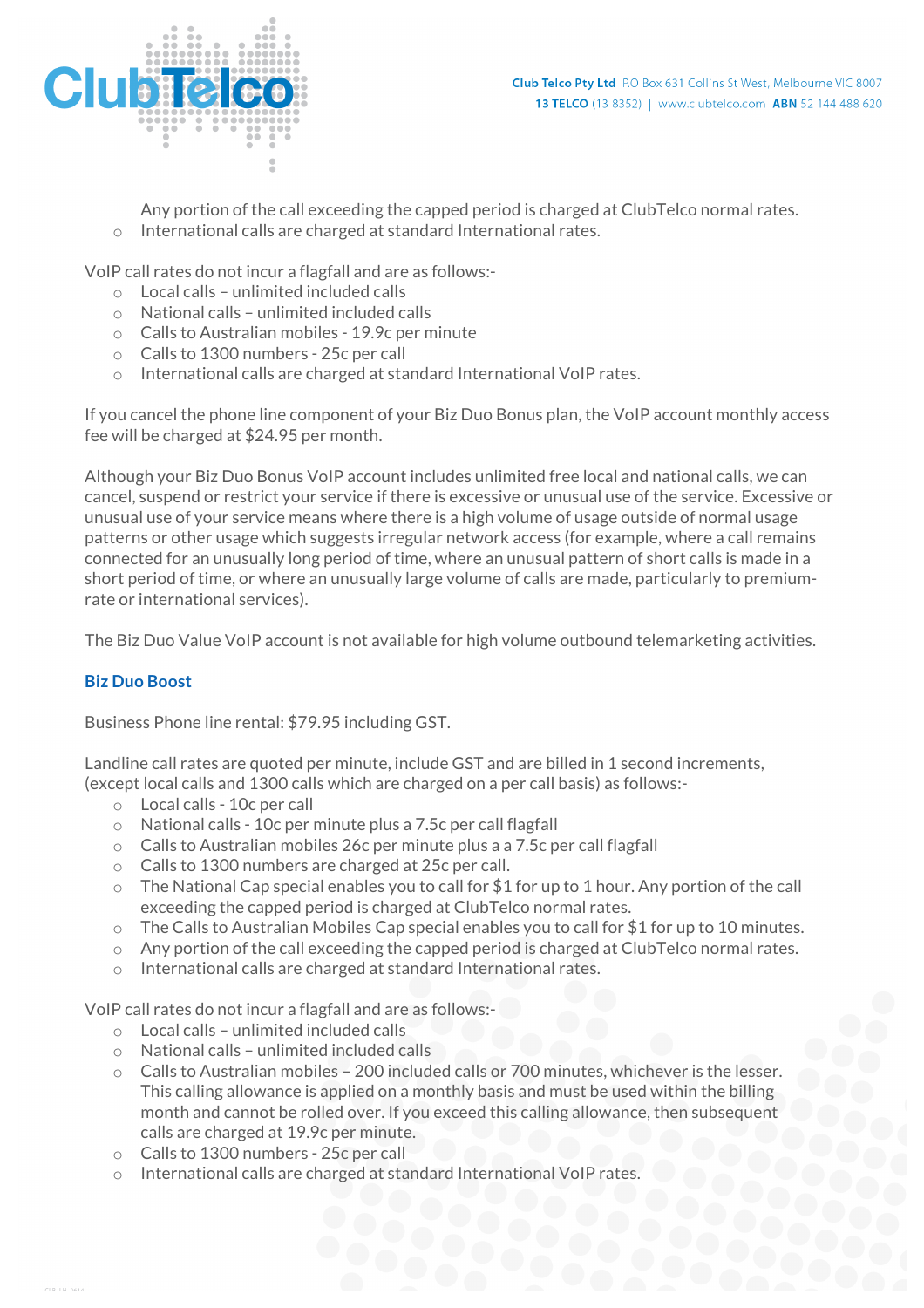

If you cancel the phone line component of your Biz Duo Boost plan, the VoIP account monthly access fee will be charged at \$32.95 per month.

Although your Biz Duo Boost VoIP account includes unlimited free local and national calls, we can cancel, suspend or restrict your service if there is excessive or unusual use of the service. Excessive or unusual use of your service means where there is a high volume of usage outside of normal usage patterns or other usage which suggests irregular network access (for example, where a call remains connected for an unusually long period of time, where an unusual pattern of short calls is made in a short period of time, or where an unusually large volume of calls are made, particularly to premiumrate or international services).

The Biz Duo Boost VoIP account is not available for high volume outbound telemarketing activities.

#### **Premium Services and Special Numbers**

Calls to 1900, 0055 numbers and to certain international destinations incur surcharges.

Please note that additional charges will apply for calls made to Premium Services and Special Numbers. Examples of Premium Services include calls to horoscope lines, voting lines and dating services. Examples of Special Numbers are calls to 1800, 1902 and Advice and Assistance numbers (such as Directory Assistance) within Australia and the equivalent of these numbers in international destinations.

Calls to Inmarsat are charged at \$8.00 per minute plus the applicable plan fee. Calls to Satellite Networks are charged at \$7.50 per minute plus the applicable plan fee.

Maximum call duration is four hours, followed by automated call disconnection.

#### **VoIP Connectivity**

You are responsible for ensuring that your VoIP service is working correctly. If your broadband connection is not working or is set up incorrectly, or if your VoIP Analogue Terminal Adaptor (ATA) is set up incorrectly, or there is a power failure, your VoIP service will not work. If any of these events occurs, telephone calls cannot be made using the VoIP service, including calls to 000. It is therefore recommended that you use your business line to make Emergency Calls.

If you use a telephone connected to an ATA to make VoIP calls, and you are unsure if your VoIP service is working correctly, ClubTelco recommends that you make a test call to a telephone (such as a mobile phone) that supports Calling Number Display. If the number displayed during your test call is not your VoIP phone number, the call is not being made using your VoIP service.

ClubTelco does not accept any responsibility for the costs associated with any calls you may make using your landline instead of your VoIP service.

#### **Right to Terminate or Suspend Services**

We supply the services listed above for the purpose of you making calls for business purposes. We do not consent to you using the service for resale or re-supply.

The services listed above are not available for use in a call centre or telemarketing environment. If we detect excessive or unusual use of your service, we reserve the right to terminate the service. Excessive or unusual use means where there is a high volume of usage outside of normal usage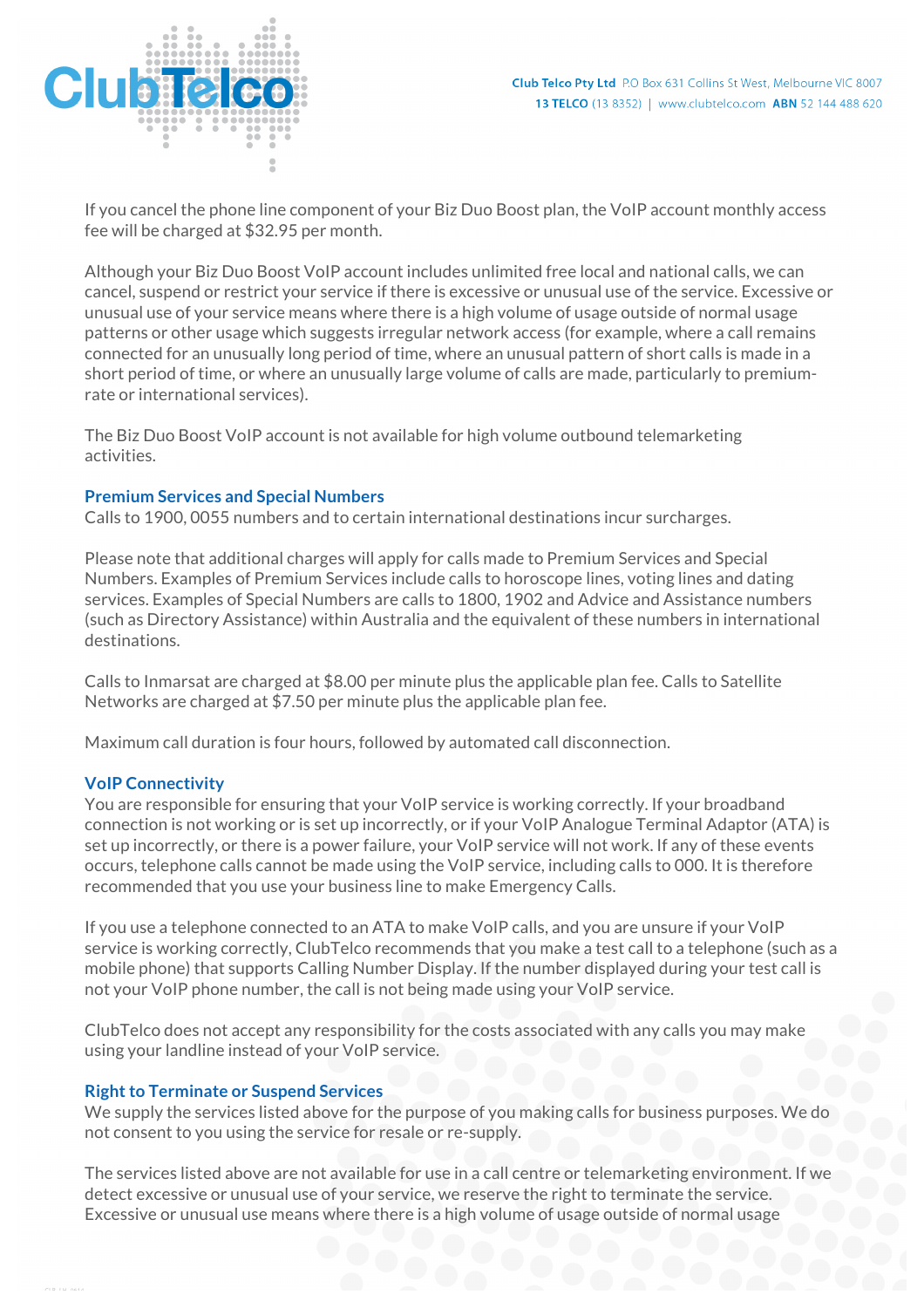patterns or other usage which suggests irregular network access (for example, where a call remains connected for an unusually long period of time, where an unusual pattern of short calls is made in a short period of time, or where an unusually large volume of calls are made, particularly to premiumrate or international services).

# **Access to Emergency Services**

ClubTelco VoIP supports access to 000 or other similar emergency service telephone numbers, however ClubTelco recommends you call from a fixed line. As a ClubTelco VoIP customer, it is important to understand that your VoIP service is a secondary line and as such, ClubTelco recommends that you utilise your primary business phone line for emergency related calls. It is also important that you are aware that location information may not be provided or can be incorrect for emergency services, for example:

If you are using your VoIP service from a location other than the location advised to us, the location information passed through to emergency services will not be correct.

If you have an outbound only service, no location information can be provided.

In these cases, or if you have any concern that the location information provided to the emergency services operator may not be correct, you should confirm your location with the emergency services operator.

# **Geographical Number**

All Biz Duo plans include a real geographical number. You will be allocated a number either within your current area zone (depending on your current telephone number), or within a region of your choice.

All user details that are offered to a customer while they are purchasing the ClubTelco VoIP service will always remain the property of ClubTelco. This includes, but is not limited to, usernames, passwords and access phone numbers. Disconnected ClubTelco VoIP services that originally had a geographic number will have that number held for a period of not more than 90 days before it is reissued to a new customer.

## **Local Number Portability**

You authorise for your telephone number(s) to be ported to ClubTelco Communications Pty Ltd ("ClubTelco"). ClubTelco does not warrant that it can port your telephone number from your current service provider. Your current service provider may reject a port request if the information you provide is incorrect or does not match the data held by them. In this case, you authorise ClubTelco to correct the information and resubmit the request to port your telephone number to ClubTelco, or dispute the rejection by your current service provider. A porting request may also be rejected for other reasons as stated in the LNP Industry Code. ClubTelco does not warrant that the telephone number will be ported within any specified timeframe. Porting hours of operation are 8am to 5pm AEST/AEDST, Monday to Friday, excluding national public holidays. Cutover can only be initiated at least 3 business days after the porting notification advice is sent by ClubTelco to your current service provider. If a port request is rejected and needs to be resubmitted, cutover cannot take place for at least another 3 business days after the request is resubmitted. Only your telephone number will be transferred to ClubTelco. This may result in the loss of any value added services that are associated with the service provided by your existing service provider (eg Voicemail). You can only withdraw your authority to port this telephone number before the Electronic Cutover Advice is sent by ClubTelco to your current service provider, which will be on or after the preferred cutover date specified in this